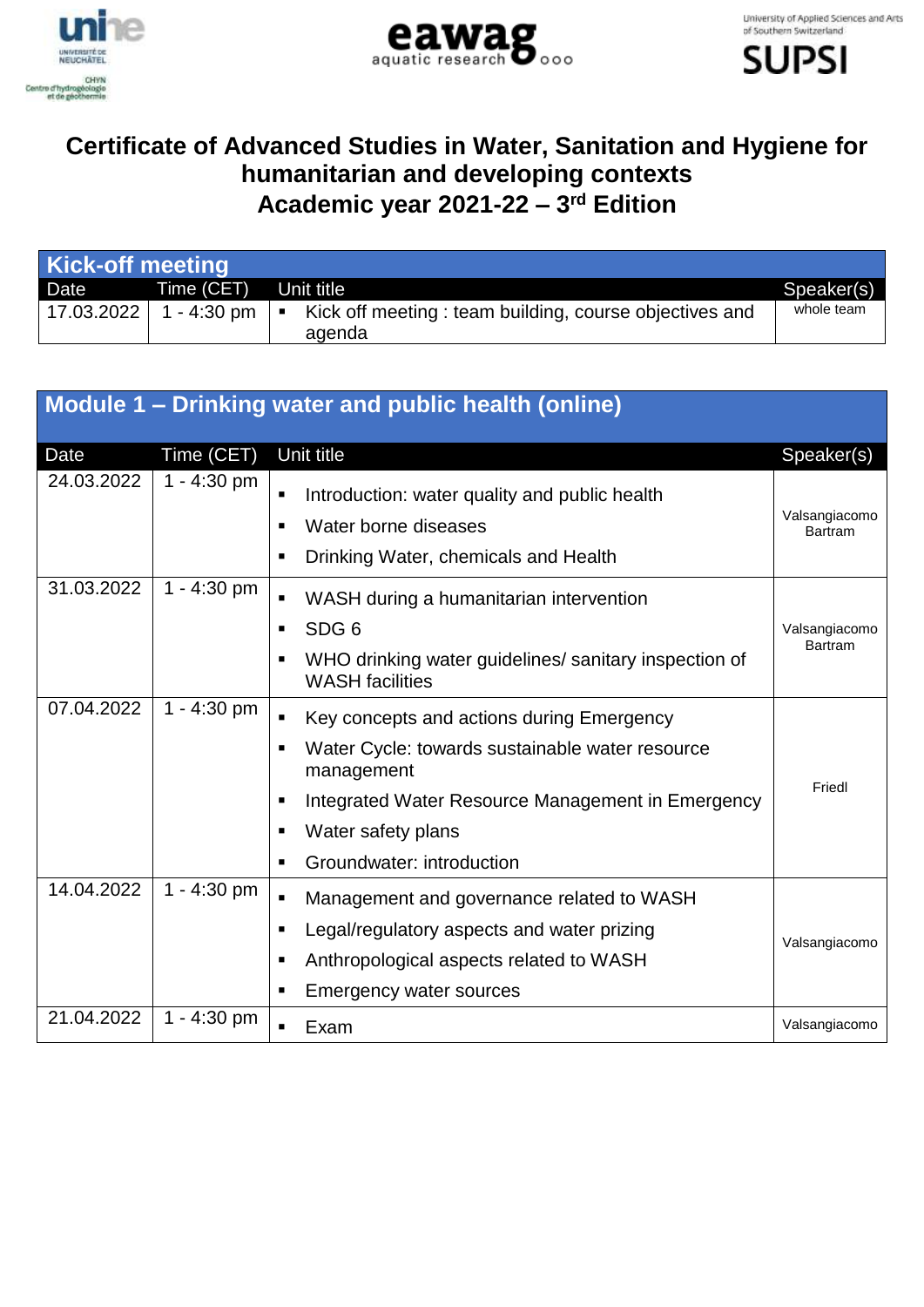

unine **UNIVERSITÉ DE**<br>NEUCHÂTEL CHYN<br>Centre d'hydrogèologie<br>et de géothermie





| <b>Module 2 - Environmental Sanitation (online)</b> |               |                                                                  |                     |
|-----------------------------------------------------|---------------|------------------------------------------------------------------|---------------------|
| Date                                                | Time (CET)    | Unit title                                                       | Speaker(s)          |
| 28.04.2022                                          | $1 - 4:30$ pm | Introduction to Environmental sanitation<br>٠                    |                     |
|                                                     |               | Basic urban services and service delivery chains<br>п            | Lüthi               |
|                                                     |               | Sanitation systems in contexts: why do service chains fail?<br>п |                     |
| 05.05.2022                                          | 1 - 4:30 pm   | Citywide inclusive sanitation (CWIS)<br>$\blacksquare$           |                     |
|                                                     |               | Community-Led Urban Environmental Sanitation (CLUES)<br>п        | Lüthi               |
|                                                     |               | Innovations in urban sanitation<br>п                             |                     |
| 12.05.2022                                          | $1 - 4:30$ pm | Sanitation and public health<br>٠                                |                     |
|                                                     |               | Pathogens in WASH<br>п                                           | Uprety              |
|                                                     |               | Climate change impacts on WASH<br>п                              |                     |
| 19.05.2022                                          | $1 - 4:30$ pm | Data collection and rapid assessments<br>٠                       |                     |
|                                                     |               | <b>Emergency sanitation</b><br>п                                 | Friedrich<br>Harter |
|                                                     |               | Behaviour change approaches & methods<br>п                       |                     |
| 26.05.2022                                          | 1 - 4:30 pm   | Exam<br>п                                                        | Lüthi               |

| Module 3 - Sustainable water supply (online) |               |                                                                                      |                        |
|----------------------------------------------|---------------|--------------------------------------------------------------------------------------|------------------------|
| Date                                         | Time (CET)    | Unit title                                                                           | Speaker                |
| 02.06.2022                                   | 1 - 4:30 pm   | Introduction to sustainable water supply in humanitarian<br>and development contexts | <b>Milnes</b><br>Pronk |
|                                              |               | Introduction to applied hydrogeology: water balance and<br>п<br>resource evaluation  |                        |
| 09.06.2022                                   | $1 - 4:30$ pm | Water source assessment                                                              | Milnes<br>Pronk        |
|                                              |               | Groundwater potential mapping and water supply master<br>п<br>planning               |                        |
|                                              |               | Groundwater exploration: Geophysical investigation<br>п<br>methods                   |                        |
| 16.06.2022                                   | $1 - 4:30$ pm | Groundwater exploitation<br>$\blacksquare$                                           | <b>Milnes</b><br>Pronk |
|                                              |               | Basics of well construction relevant to well assessments<br>п                        |                        |
|                                              |               | Pumping tests and water scheme design<br>п                                           |                        |
| 23.06.2022                                   | $1 - 4:30$ pm | Water distribution networks (EPANET)<br>П                                            | Cippà                  |
|                                              |               | Sustainable water supply: solar water supply<br>п                                    |                        |
|                                              |               | Sustainable water supply: groundwater monitoring<br>п                                |                        |
| 30.06.2022                                   | 1 - 4:30 pm   | Exam<br>٠                                                                            | Milnes                 |